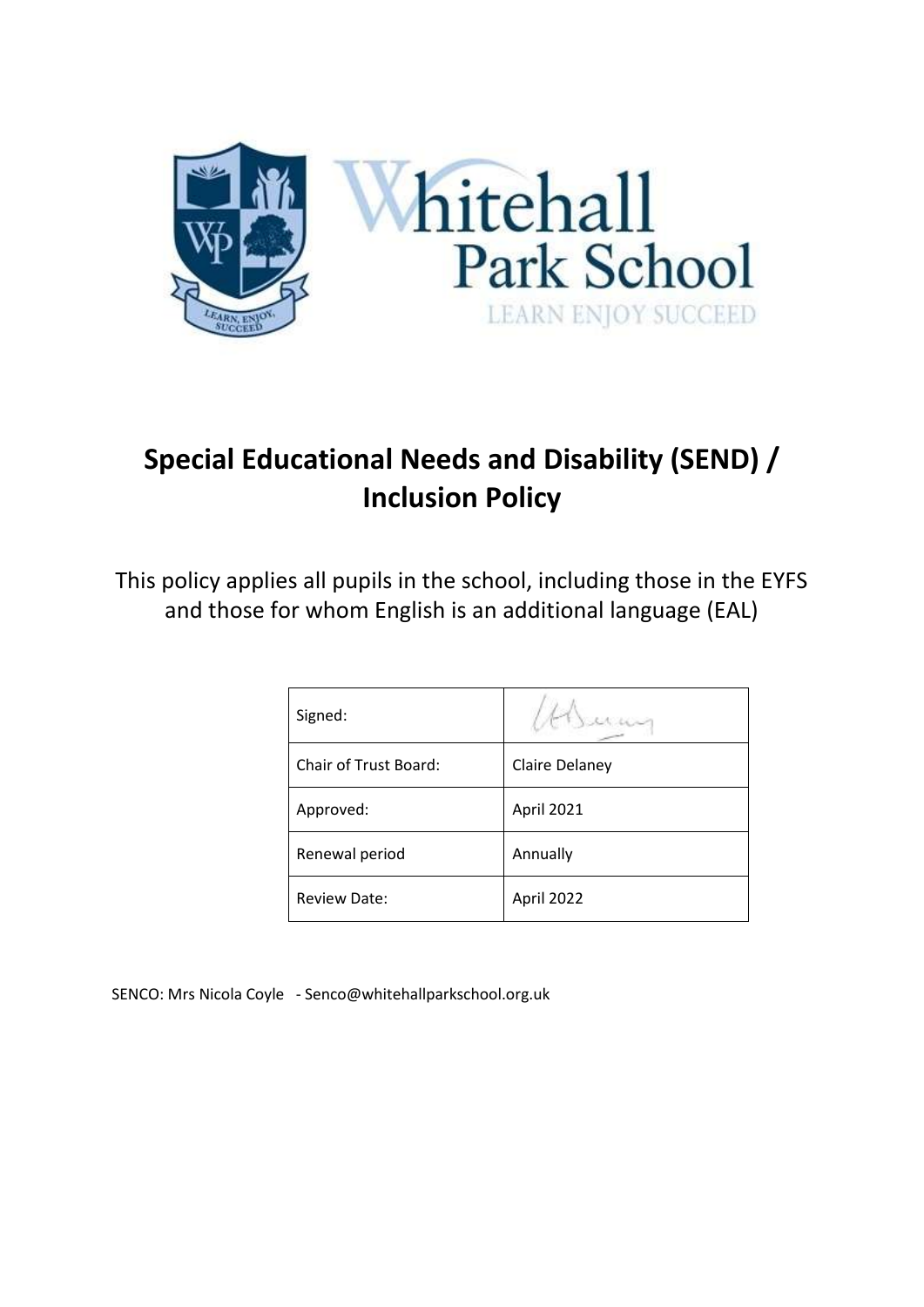Statement of intent

- 1. [Legal framework](#page-3-0)
- 2. [Identifying SEND](#page-3-1)
- 3. [Definitions](#page-4-0)
- 4. [Objectives](#page-5-0)
- 5. [Roles and responsibilities](#page-5-1)
- 6. [EYFS] [Early years pupils with SEND](#page-8-0)
- 7. [Children with specific circumstances](#page-9-0)
- 8. [Admissions](#page-9-1)
- 9. [Involving pupils and parents in decision-making](#page-10-0)
- 10. [Joint commissioning, planning and delivery](#page-10-1)
- 11. [Funding](#page-11-0)
- 12. [Local Offer](#page-11-1)
- 13. [Graduated approach](#page-11-2)
- 14. [Assessment](#page-12-0)
- 15. [Training](#page-12-1)
- 16. [Promoting mental health and wellbeing](#page-13-0)
- 17. [EHC plans](#page-14-0)
- 18. [Reviewing EHC plans](#page-15-0)
- 19. [Safeguarding](#page-15-1)
- 20. [Transferring between different phases of education](#page-16-0)
- 21. [SEND tribunal](#page-16-1)
- 22. [Supporting successful preparation for adulthood](#page-17-0)
- 23. [Data and record keeping](#page-17-1)
- 24. [Confidentiality](#page-17-2)
- 25. [Resolving disagreements](#page-18-0)
- 26. [Publishing information](#page-18-1)
- 27. [Monitoring and review](#page-18-2)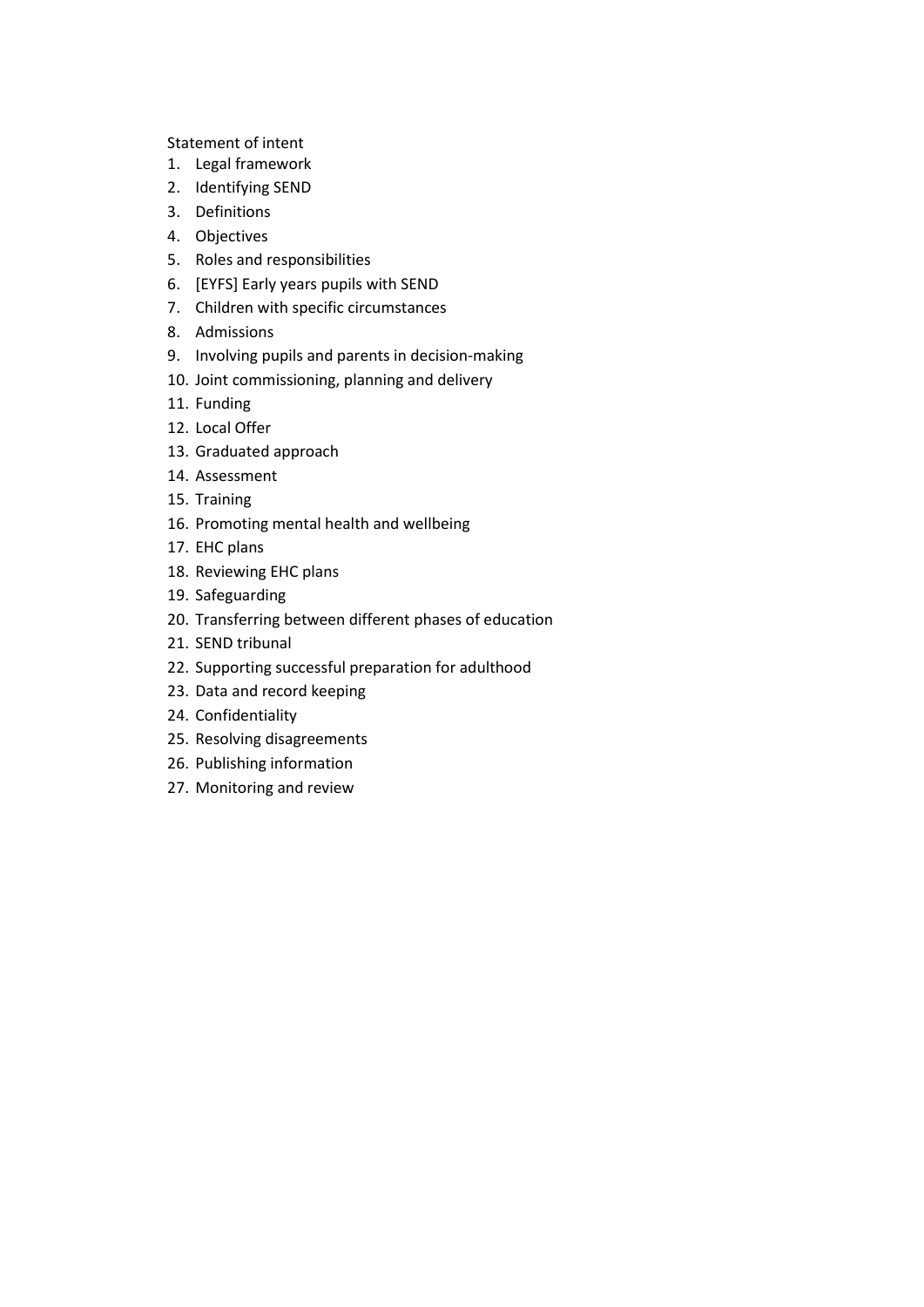# **Special Educational Needs Policy**

#### **Statement of intent**

Whitehall Park School values all pupils and celebrates diversity of experience, interest and achievement. All pupils need to experience praise, recognition and success, and pupils with SEND have equal entitlement to this.

This policy outlines the framework for the school to meet its duty, obligation and principal equality values to provide a high-quality education to all of its pupils, including pupils with SEND, and to do everything it can to meet the needs of pupils with SEND.

Through successful implementation of this policy, the school aims to:

- Eliminate discrimination.
- Promote equal opportunities.
- Foster good relationships between pupils with SEND and pupils without SEND.

The school will work with the LA, or equivalent, within the following principles, which underpin this policy:

- The involvement of pupils and their parents in decision-making
- The identification of pupils' needs
- Collaboration between education, health and social care services to provide support
- High-quality provision to meet the needs of pupils with SEND
- Greater choice and control for pupils and their parents over their support
- Successful preparation for adulthood, including independent living and employment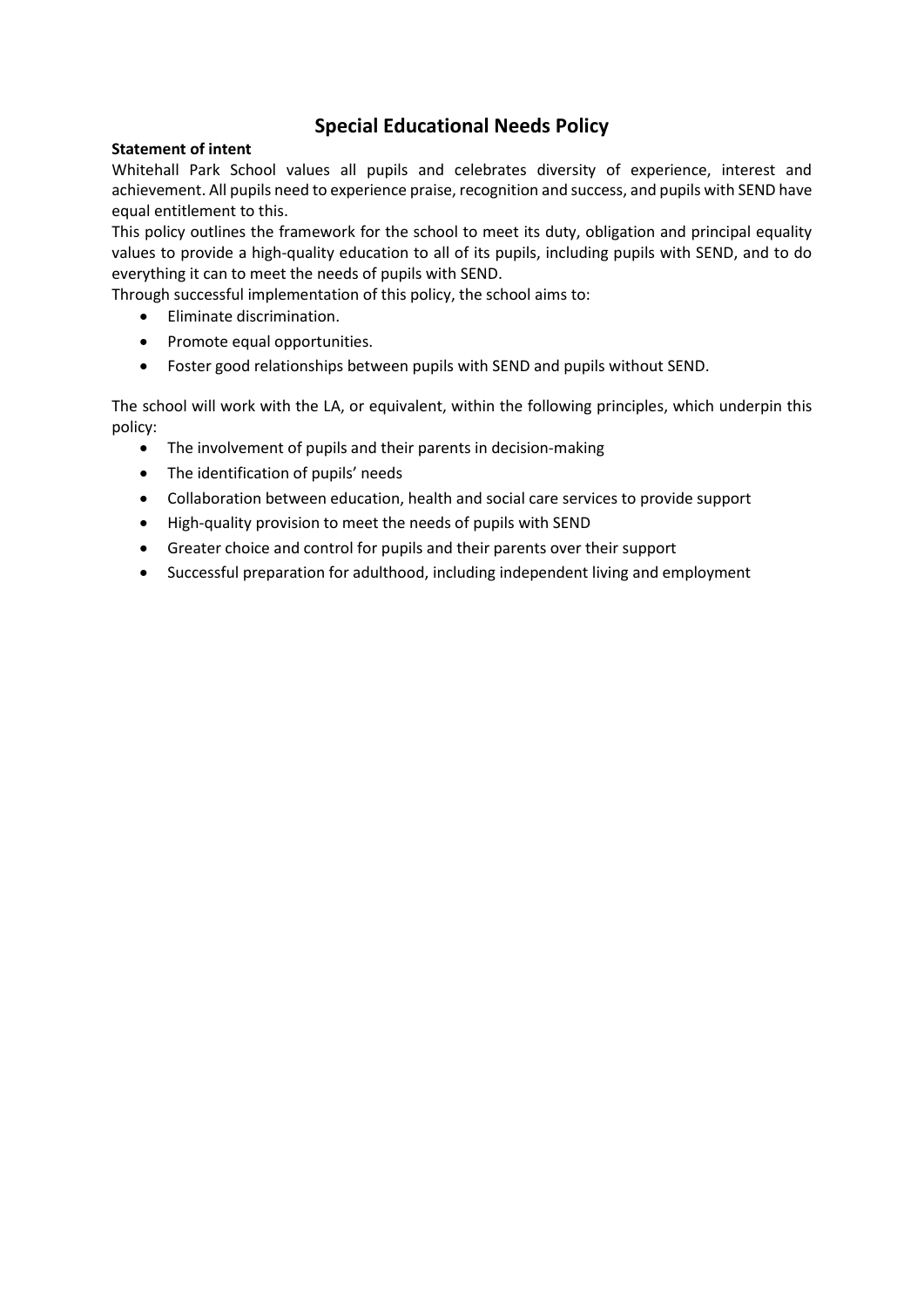# <span id="page-3-0"></span>**1. Legal framework**

- 1.1. This policy has due regard to all relevant legislation including, but not limited to, the following:
	- Children and Families Act 2014
	- Health and Social Care Act 2012
	- Equality Act 2010
	- The Equality Act 2010 (Disability) Regulations 2010
	- Education Act 1996
	- Education Act 2002
	- Mental Capacity Act 2005
	- Children Act 1989
	- The Special Educational Needs and Disability (Amendment) Regulations 2015
	- The Special Educational Needs (Personal Budgets) Regulations 2014
	- The Special Educational Needs and Disability (Detained Persons) Regulations 2015
	- Local Government Act 1974
	- Disabled Persons (Services, Consultation and Representation) Act 1986
	- Data Protection Act 2018
	- The UK General Data Protection Regulation
- 1.2. This policy has due regard to statutory and non-statutory guidance, including, but not limited to, the following:
	- DfE (2015) 'Special educational needs and disability code of practice: 0 to 25 years'
	- DfE (2015) 'Supporting pupils at school with medical conditions'
	- DfE (2021) 'Keeping children safe in education (2020)'
	- DfE (2018) 'Working Together to Safeguard Children'
	- DfE (2018) 'Mental health and wellbeing provision in schools'
	- DfE (2014) 'School Admissions Code'
- 1.3. This policy operates in conjunction with the following school policies:
	- Admissions Policy
	- Equal Opportunities Policy
	- Data Protection Policy
	- SMRC Policy
	- Child Protection and Safeguarding Policy
	- Exclusion Policy
	- Behavioural Policy
	- Complaints Procedures Policy
	- **•** Accessibility Plan

# <span id="page-3-1"></span>**2. Identifying SEND**

- 2.1. The school has a clear approach to identifying and responding to SEND, and recognises that early identification and effective provision improves long-term outcomes for the pupils.
- 2.2. With the support of the SLT, classroom teachers will conduct regular progress assessments for all pupils, with the aim of identifying pupils who are making less than expected progress.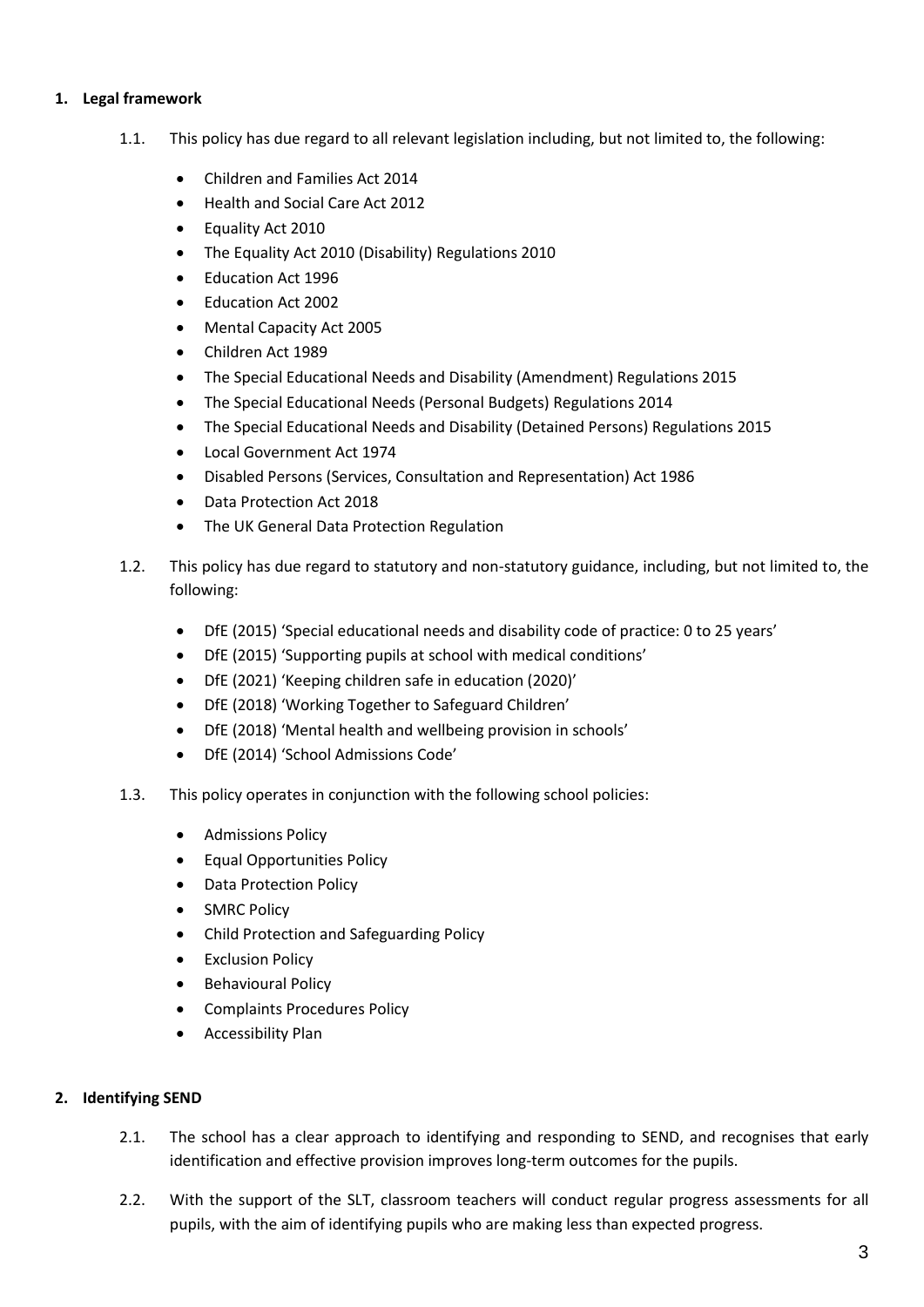- 2.3. 'Less than expected progress' will be characterised using the following stipulations:
	- Progress is significantly slower than the class average, from the same baseline
	- Progress does not match or better the pupil's previous rate of progress
	- Progress fails to close the attainment gap within the class
	- The attainment gap is widened by the plateauing of progress

# <span id="page-4-0"></span>**3. Definitions**

- 3.1. For this policy, a pupil is defined as having SEND if they have a:
	- Significantly greater difficulty in learning than most others of the same age.
	- Disability or health condition that prevents or hinders them from making use of educational facilities used by peers of the same age.
- 3.2. Under the Equality Act 2010, a disability is a physical or mental impairment which has a long-term and substantial adverse effect on a person's ability to carry out normal day-to-day activities.
- 3.3. The school reviews how well equipped we are to provide support across the following areas:
	- Communication and interaction
	- Cognition and learning
	- Social, emotional and mental health difficulties
	- Sensory and physical needs

# **Communication and interaction**

- 3.4. Pupils with speech, language and communication needs (SLCN) have difficulty in communicating with others, often because they have difficulty saying what they want, they cannot understand what is being said to them, or they do not understand or use social rules of communication.
- 3.5. The school recognises that:
	- Pupils with Autism Spectrum Disorder (ASD), including Asperger's Syndrome and Autism, can have particular difficulties with social interaction.
	- The profile for every pupil with SLCN is different and their needs may change over time. They may have difficulty with one, some, or all the different aspects of speech, language or social communication at different times of their lives.
- 3.6. The SENCO will work with pupils, parents, and language and communication experts where necessary to ensure pupils with SLCN reach their potential.

# **Cognition and learning**

- 3.7. Pupils with learning difficulties may require support the school will offer learning support in line with its policies.
- 3.8. The school understands that learning difficulties cover a wide range of needs, such as moderate learning difficulty (MLD), severe learning difficulty (SLD) and profound and multiple learning disabilities (PMLD). The SENCO will ensure that any provision offered will be suitable to the needs of the pupil.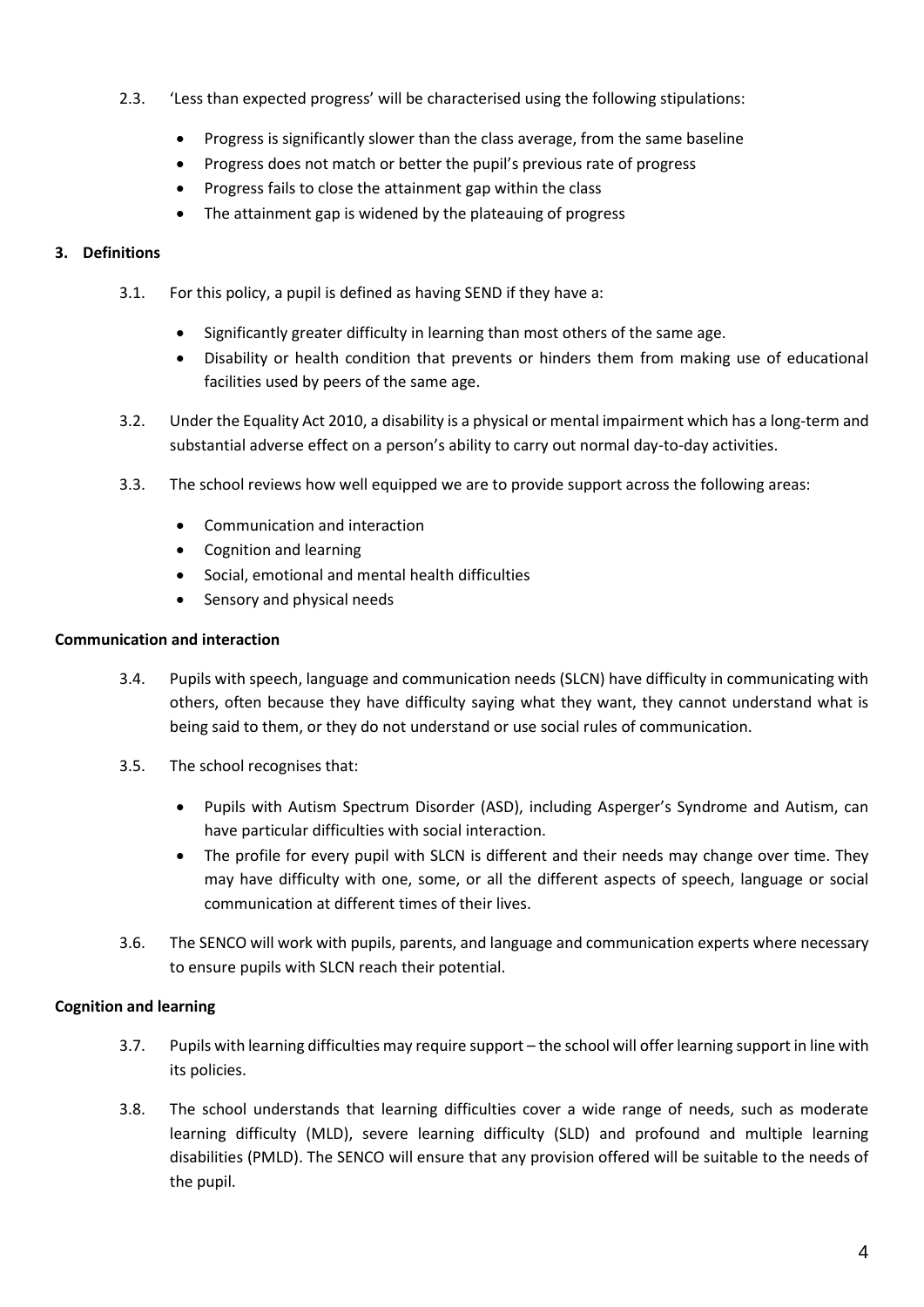3.9. Specific learning difficulties (SpLDs) affect one or more specific aspects of learning. This encompasses a range of conditions such as dyslexia, dyscalculia and dyspraxia.

# **Social, emotional and mental health (SEMH) difficulties**

- 3.10. Pupils may experience a wide range of social and emotional difficulties that manifest themselves in many ways, including becoming withdrawn or isolated, or displaying challenging, disruptive and disturbing behaviour. The school recognises that these behaviours may reflect underlying mental health difficulties such as anxiety or depression, and the school will implement a Social, Emotional and Mental Health (SEMH) Policy to support pupils with these difficulties.
- 3.11. The school will ensure that provisions and allowances are made for the ways in which these mental health difficulties can influence the behaviour of pupils with SEND within its Behavioural Policy, including how we will manage the effect of any disruptive behaviour so that it doesn't adversely affect other pupils.

# **Sensory or physical needs**

- 3.12. Impairments that prevent or hinder pupils from using the school facilities, such as vision impairment (VI), do not necessarily have SEND. The school will ensure staff understand that:
	- Some conditions can be age-related and can fluctuate over time.
	- A pupil with a disability is covered by the definition of SEND if they require special educational provision.
- 3.13. Under The Equality Act 2010 (Disability) Regulations 2010, the following conditions do not constitute a disability:
	- A tendency to set fires
	- A tendency to steal
	- A tendency to commit physical or sexual abuse towards others
	- Exhibitionism
	- Voyeurism
- 3.14. The school recognises, however, that pupils who have sensory or physical impairments may require specialist support or equipment to access their learning, regardless of whether or not their impairment falls under the SEND definition, and the SENCO will ensure that their support needs are being met.

# <span id="page-5-0"></span>**4. Objectives**

- 4.1. The school will meet the core aims of this policy by achieving the following strategic and measurable objectives:
	- To follow the graduated approach outlined in the DfE's 'Special educational needs and disability code of practice: 0 to 25 years'
	- To monitor the progress of all pupils to aid the earliest possible identification of SEND

# <span id="page-5-1"></span>**5. Roles and responsibilities**

5.1. The Headteacher will be responsible for: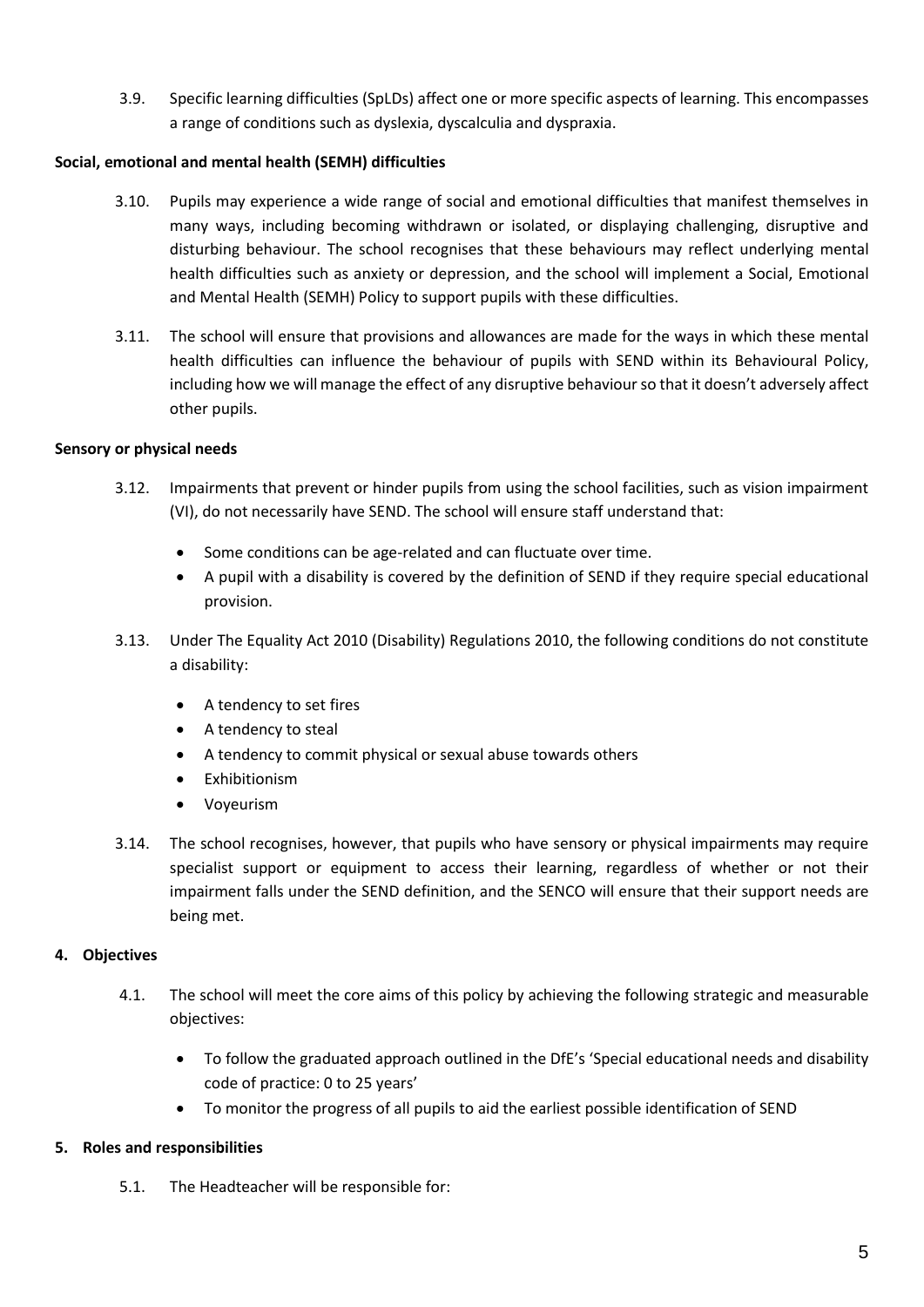- Ensuring that those who are teaching or working with pupils with SEND are aware of their needs and have arrangements in place to meet them.
- Ensuring that teachers monitor and review pupils' progress during the academic year.
- Designating an appropriate member of staff to be the SENCO and having responsibility for coordinating provision for pupils with SEND.
- Appointing a designated teacher for LAC, where appropriate.
- Cooperating with the LA during annual EHC plan reviews.
- Ensuring that the SENCO has sufficient time and resources to carry out their functions.
- Providing the SENCO with sufficient administrative support and time away from teaching to enable them to fulfil their responsibilities.
- Regularly and carefully reviewing the quality of teaching for pupils at risk of underachievement, as a core part of the school's performance management arrangements.
- Ensuring that teachers understand the strategies to identify and support vulnerable pupils.
- Ensuring teachers have an established understanding of different types of SEND.
- Ensuring that procedures and policies for the day-to-day running of the school do not directly or indirectly discriminate against pupils with SEND.
- Ensuring that pupils with SEND and their parents are actively supported in contributing to needs assessments, and developing and reviewing EHC plans.
- Establishing and maintaining a culture of high expectations and including pupils with SEND in all opportunities available to other pupils.
- Ensuring that the approach to the curriculum includes how it is made accessible for pupils with SEND.
- Consulting health and social care professionals, pupils, and parents to ensure the needs of pupils with medical conditions are effectively supported.
- Keeping parents and relevant teachers up-to-date with any changes or concerns involving a pupil.
- Identifying any patterns in the identification of SEND within the school and comparing these with national data.
- Reporting to the governing board on the impact of SEND policies and procedures, including on pupils' mental health and wellbeing.
- Ensuring that the SENCO is provided with training, with an emphasis on mental health, on an annual basis.
- Preparing the arrangements for the admission of pupils with SEND and the facilities provided to enable access to the school for pupils with disabilities.
- Regularly monitoring the school's policies and procedures, to review their impact on pupils with SEND, including on their mental health and wellbeing.
- Preparing the Accessibility Plan, showing how the school intends to progressively improve access over time.
- Publishing annual information setting out the measures and facilities to assist access for pupils with disabilities on the school's website.
- Publishing annual information about the arrangements for the admission of pupils with SEND, the steps taken to prevent pupils being treated less favourably than others, the facilities provided to assist pupils with SEND, and the school's Accessibility Plan on the school's website.
- Developing complaints procedures which, along with details about appealing to the SEND tribunal, will be made known to parents and pupils.
- Providing suitable, full-time education from the sixth day of a fixed permanent exclusion of a pupil with SEND, in line with their EHC plan.
- Ensuring arrangements are in place to support pupils at school with medical conditions.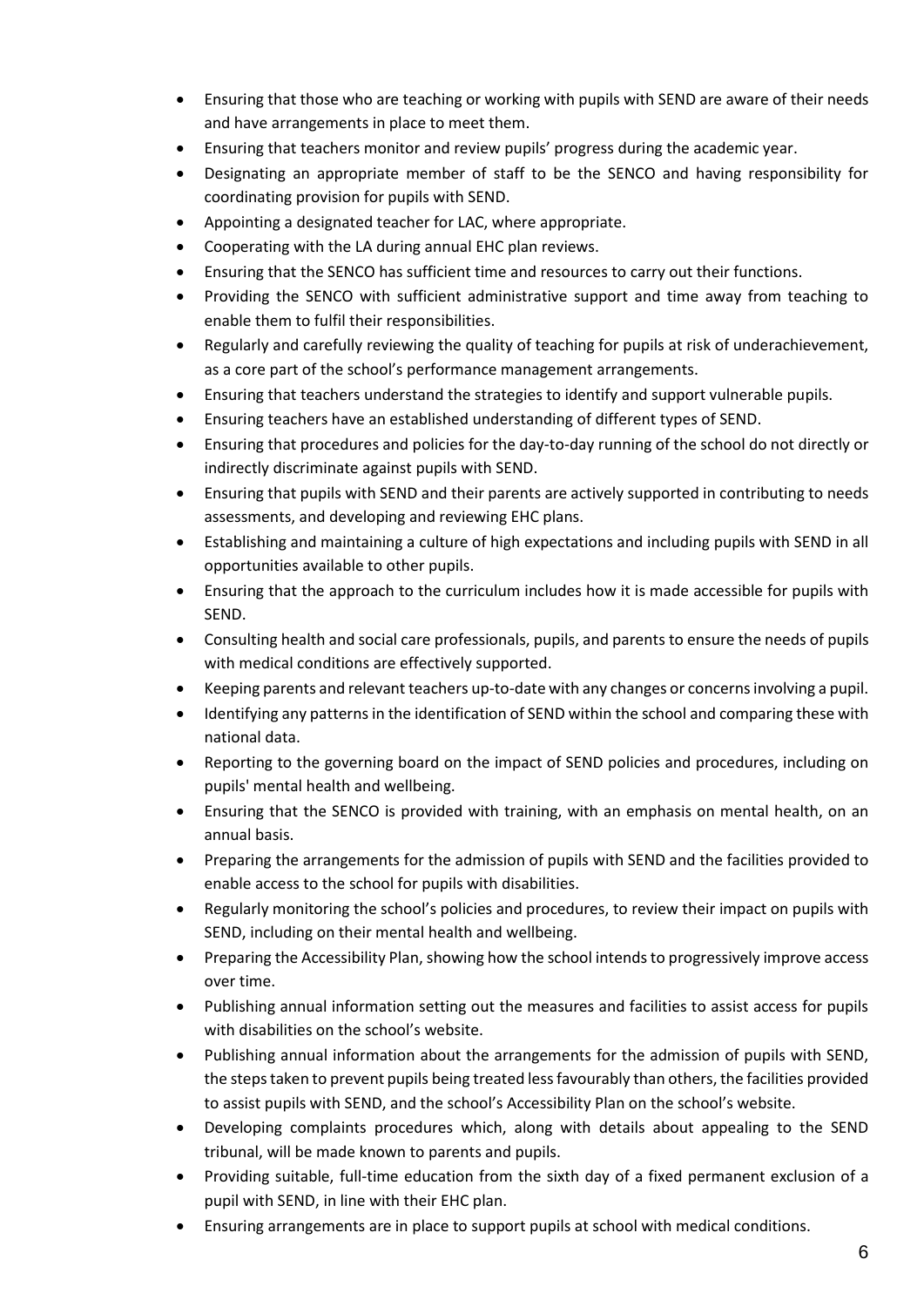- Cooperating with the LA in drawing up and reviewing the Local Offer.
- Preparing the SEND information report and publishing it on the website.
- Communicating with pupils with SEND and their parents when reviewing policies that affect them.
- Ensuring that effective provision is in place for all pupils with SEND, whether or not they have an EHC plan.
- Securing the special educational provision called for by a pupil's SEND.
- Ensuring that reasonable adjustments are made for pupils with disabilities to help alleviate any substantial disadvantage they experience because of their disability.
- Taking necessary steps to ensure that pupils with disabilities are not discriminated against, harassed or victimised, e.g. in line with the Equal Opportunities Policy.
- 5.2. The SENCO will be responsible for:
	- Collaborating with the Headteacher, as part of the SLT, to determine the strategic development of the SEND policy and provision in the school.
	- Working with the Headteacher to ensure that the school meets its responsibilities under the Equality Act 2010, regarding reasonable adjustments and access arrangements.
	- The day-to-day operation and implementation of the SEND policy.
	- Coordinating the specific provision made to support individual pupils with SEND, including those with EHC plans.
	- Liaising with the relevant, designated teachers where LAC have SEND.
	- Advising on a graduated approach to providing SEND support.
	- Advising on the deployment of the school's delegated budget and other resources to meet pupils' needs effectively.
	- Liaising with the parents of pupils with SEND.
	- Liaising with early years providers, other schools, educational psychologists, health and social care professionals, and independent or voluntary bodies, as required.
	- Being a key point of contact for external agencies, especially the LA and LA support services.
	- Liaising with the potential future providers of education to ensure that pupils and their parents are informed about the options, and a smooth transition is planned.
	- Providing professional guidance to colleagues and working closely with staff members, parents and other agencies, including SEND charities.
	- Being familiar with the provision in the Local Offer and being able to work with professionals who are providing a supporting role to the family.
	- Ensuring, as far as possible, that pupils with SEND take part in activities run by the school, together with those who do not have SEND.
	- Ensuring that the school keeps the records of all pupils with SEND up-to-date, in line with the school's Data Protection Policy.
	- Informing the parents of pupils with SEND, who do not have an EHC plan, that SEND provision is being made.
	- In collaboration with the Headteacher, identifying any patterns in the identification of SEND within the school and comparing these with national data.
	- Participating in training and CPD opportunities, some of which emphasise mental health to a greater extent.
	- Providing training to relevant class teachers.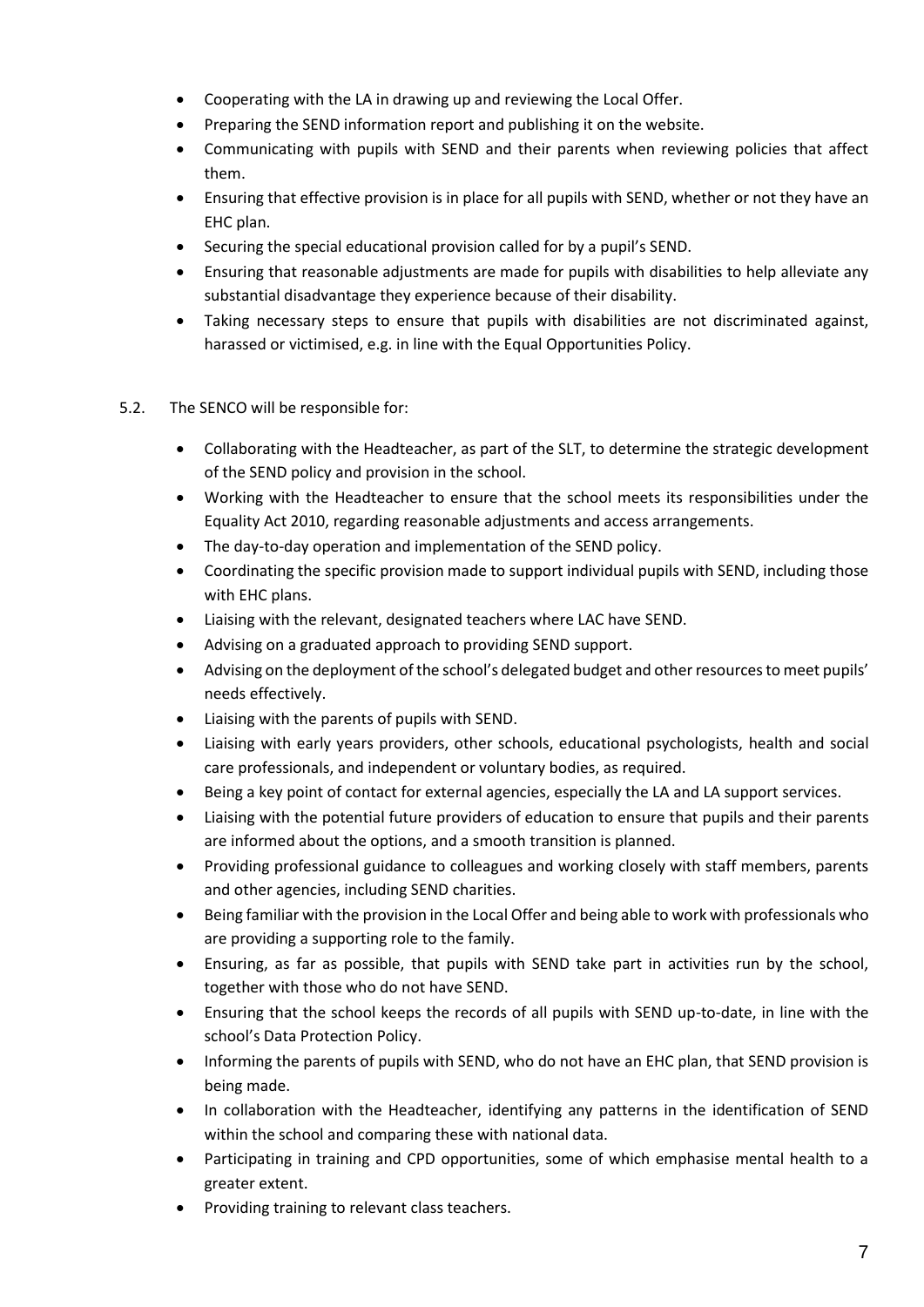- Supporting teachers in the further assessment of a pupil's particular strengths and weaknesses, and advising on effective implementation of support.
- 5.3. Teachers will be responsible for:
	- Planning and reviewing support for pupils with SEND on a graduated basis, in collaboration with parents, the SENCO and, where appropriate, the pupils themselves.
	- Setting high expectations for every pupil and aiming to teach them the full curriculum, whatever their prior attainment.
	- Planning lessons to address potential areas of difficulty to ensure that there are no barriers to every pupil achieving.
	- Ensuring every pupil with SEND is able to study the full national curriculum.
	- Being accountable for the progress and development of the pupils in their class.
	- Being aware of the needs, outcomes sought, and support provided to any pupils with SEND they are working with.
	- Understanding and implementing strategies to identify and support vulnerable pupils with the support of the SENCO.
	- Keeping the relevant figures of authority up-to-date with any changes in behaviour, academic developments and causes of concern. The relevant figures of authority include the Headteacher.

# <span id="page-8-0"></span>**6. [EYFS] Early years pupils with SEND**

- 6.1. The school will ensure all staff who work with young children are alert to emerging difficulties and respond early.
- 6.2. The school will ensure staff listen and understand when parents express concerns about their child's development.
- 6.3. The school will listen to any concerns raised by children themselves.
- 6.4. The school will ensure that:
	- Children with SEND get the support that they need.
	- Children with SEND engage in the activities that the school offers alongside children who do not have SEND.
	- The SENCO is responsible for coordinating SEND provision.
	- Parents are informed when the school makes special educational provision for their child.
	- A report is prepared and sent to parents that includes the following:
		- The implementation of our SEND Policy
		- Our arrangements for the admission of children with SEND
		- The steps being taken to prevent children with SEND from being treated less favourably than others
		- The facilities provided to enable access to the school for children with SEND
		- Our Accessibility Plan, showing how we plan to improve access over time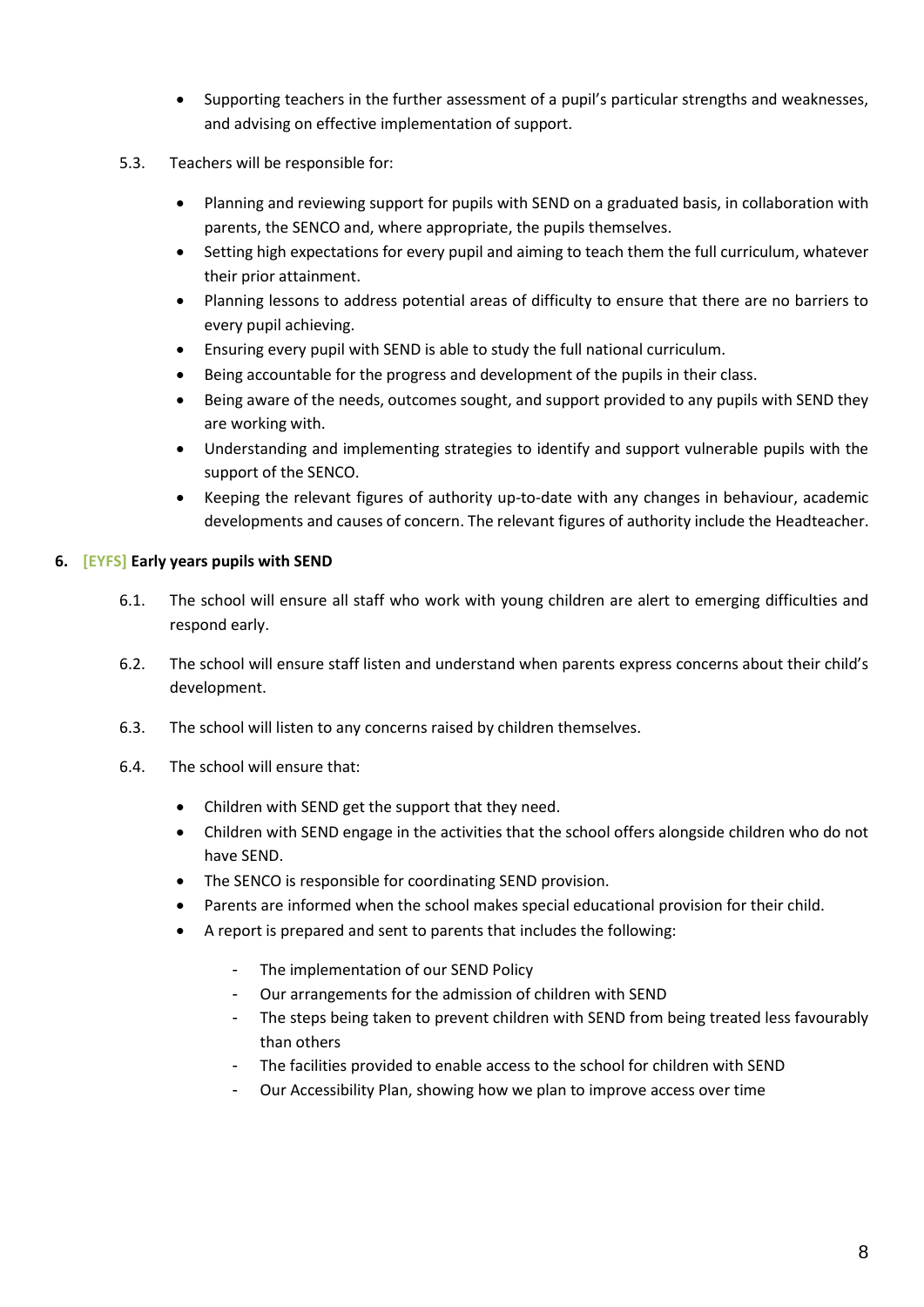# <span id="page-9-0"></span>**7. Children with specific circumstances**

# **LAC**

- 7.1. Pupils at the school who are being accommodated, or who have been taken into care, by the LA are legally defined as being 'looked after' by the LA.
- 7.2. The school recognises that pupils that have SEND are more likely to be 'looked after', and it is likely that a significant proportion of them will have an EHC plan.
- 7.3. The school has a designated member of staff for coordinating the support for LAC.
- 7.4. Where that role is carried out by a person other than the SENCO, designated teachers will work closely with the SENCO to ensure that the implications of a child being both looked after and having SEND are fully understood by relevant school staff.

#### **EAL**

- 7.5. The school will give particular care to the identification and assessment of the SEND of pupils whose first language is not English.
- 7.6. The school will consider the pupil within the context of their home, culture and community.
- 7.7. Where there is uncertainty about an individual pupil, the school will make full use of any local sources of advice relevant to the language group concerned, drawing on community liaison arrangements wherever they exist.
- 7.8. The school appreciates having EAL is not equated to having learning difficulties. At the same time, when pupils with EAL make slow progress, it will not be assumed that their language status is the only reason; they may have SEND.
- 7.9. The school will look carefully at all aspects of a pupil's performance in different subjects to establish whether the problems they have in the classroom are due to limitations in their command of English or arise from SEND.

# <span id="page-9-1"></span>**8. Admissions**

- 8.1. The school will ensure it meets its duties set under the 'School Admissions Code' by:
	- Not refusing admission for a child that has named the school in their EHC plan.
		- Considering applications from parents of children who have SEND but do not have an EHC plan.
		- Not refusing admission for a child who has SEND but does not have an EHC plan because the school does not feel able to cater for those needs.
	- Not refusing admission for a child who does not have an EHC plan.
	- Adopting fair practices and arrangements in accordance with the 'School Admissions Code' for the admission of children without an EHC plan.
- 8.2. Arrangements for the fair admissions of pupils with SEND are outlined in the Admissions Policy and will be published on the school website.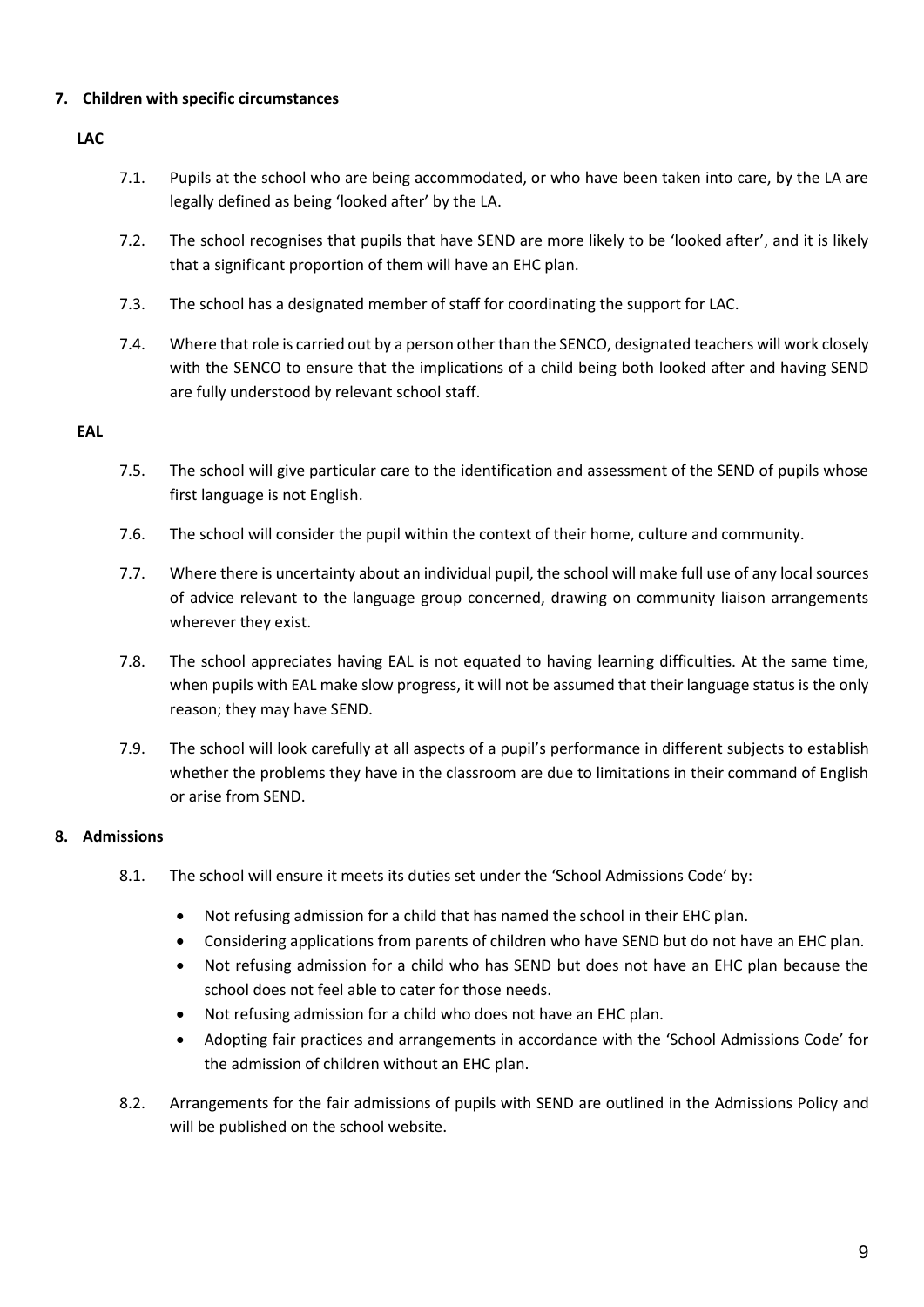#### <span id="page-10-0"></span>**9. Involving pupils and parents in decision-making**

- 9.1. Parents of pupils with SEND will be encouraged to share their knowledge of their child; the Headteacher and SENCO will aim to give them the confidence that their views and contributions are valued and will be acted upon.
- 9.2. Parents will always be formally notified when the school provides their child with SEND support.
- 9.3. Decisions on whether the school will commission added provisions will be discussed thoroughly with the LA, parents and, when appropriate, the pupil involved.
- 9.4. Decisions about education will not unnecessarily disrupt a pupil's education or any health treatment underway.
- 9.5. The planning that the school implements will help parents and pupils with SEND express their needs, wishes and goals, and will:
	- Focus on the pupil as an individual, not allowing their SEND to become a label.
	- Be easy for pupils and their parents to understand by using clear, ordinary language and images, rather than professional jargon.
	- Highlight the pupil's strengths and capabilities.
	- Enable the pupil, and those who know them best, to say what they have done, what they are interested in and what outcomes they are seeking in the future.
	- Tailor support to the needs of the individual.
	- Organise assessments to minimise demands on parents.
	- Bring together relevant professionals to discuss and agree together the overall approach.
- 9.6. The class teacher, supported by the SENCO, will meet with pupils and their parents three times per academic year to set clear outcomes, review progress, discuss activities and support, and identify parental responsibilities.

#### <span id="page-10-1"></span>**10. Joint commissioning, planning and delivery**

- 10.1. The school is committed to ensuring that pupils with SEND can achieve their ambitions and the best possible educational outcomes, as well as other opportunities.
- 10.2. The school will work closely with local education, health and social care services to ensure pupils get the right support.
- 10.3. The school will assist the LA in carrying out their statutory duties under the Children and Families Act 2014, by ensuring that services work together where this promotes children and young people's wellbeing or improves the quality of special educational provision (Section 25 of the Children and Families Act 2014).
- 10.4. The school will draw on the wide range of local data sets about the likely educational needs of pupils with SEND to forecast future needs, including:
	- Population and demographic data.
	- Prevalence data for different kinds of SEND among children and young people at the national level.
	- Numbers of local children with EHC plans and their main needs.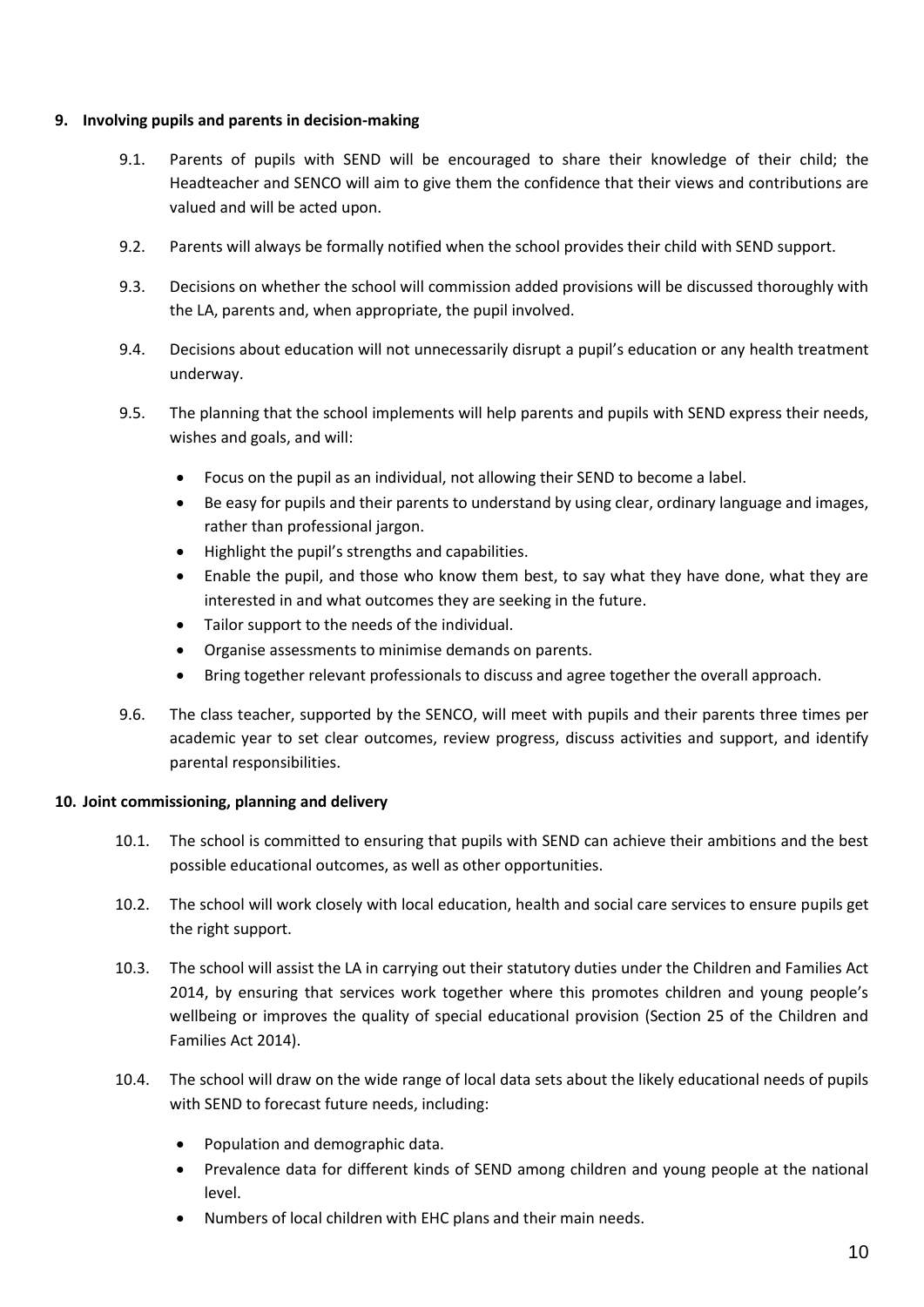- The numbers and types of settings locally that work with or educate pupils with SEND.
- An analysis of local challenges or sources of health inequalities.
- 10.5. The school's Data Protection Policy will be adhered to at all times.
- 10.6. The school will plan, deliver and monitor services against how well outcomes have been met, including, but not limited to:
	- Improved educational progress and outcomes for pupils with SEND.
	- Increasing the identification of pupils with SEND prior to school entry.
- 10.7. Where pupils with SEND also have a medical condition, their provision will be planned and delivered in coordination with the EHC plan.
- 10.8. SEND support will be adapted and/or replaced depending on its effectiveness in achieving the agreed outcomes.

# <span id="page-11-0"></span>**11. Funding**

- 11.1. The school will allocate the appropriate amount of core per-pupil funding and notional SEND budget outlined in the Local Offer for the SEND provision of its pupils.
- 11.2. Personal budgets are allocated from the LA's high needs funding block; the school will continue to make SEND provision from its own budgets, even if a pupil has an EHC plan.

# <span id="page-11-1"></span>**12. Local Offer**

- 12.1. The school's SENCO will collaborate with and support the LA in developing and reviewing the Local Offer, where necessary and appropriate, to ensure that it is:
	- **Collaborative**: Where appropriate, the school will work with LAs, parents and pupils in developing and reviewing the Local Offer. The school will also cooperate with those providing services.
	- **Accessible**: The school will collaborate with the LA during development and review to ensure that the LA's Local Offer is easy to understand, factual and jargon-free; is structured in a way that relates to pupils' and parents' needs, e.g. by broad age group or type of special educational provision; and is well signposted and publicised.
	- **Comprehensive**: The school will help to ensure that parents and pupils understand what support can be expected to be available across education, health and social care from age 0 to 25 and how to access it. The school will assist the LA in ensuring that the Local Offer includes eligibility criteria for services, where relevant, and makes it clear where to go for information, advice and support, as well as how to make complaints about provision or appeal against decisions.
	- **Up-to-date**: The school will work with the LA to review the Local Offer to ensure that, when parents and pupils access the Local Offer, the information is up-to-date.
- 12.2. The school will provide the LA with information about their existing SEND provision and capabilities to support pupils with SEND to aid in the drafting of the Local Offer, where required.

# <span id="page-11-2"></span>**13. Graduated approach**

13.1. Once a pupil with SEND has been identified, the school will employ a graduated approach to meet the pupil's needs by: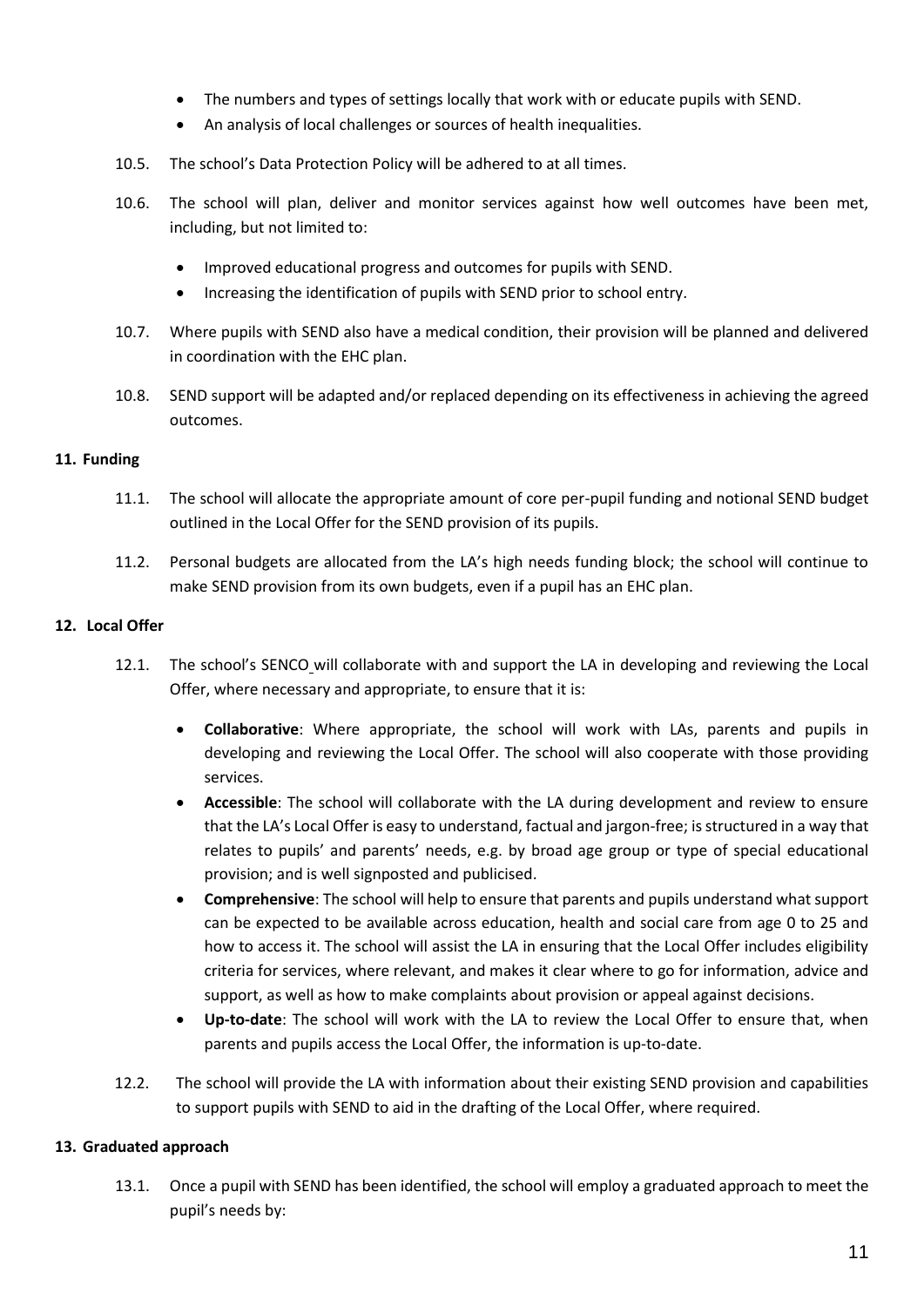- Establishing a clear assessment of the pupil's needs.
- Planning, with the pupil's parents, the interventions and support to be put in place, as well as the expected impact on progress, development and behaviour, along with a clear date for review.
- Implementing the interventions, with the support of the SENCO.
- Reviewing the effectiveness of the interventions and making any necessary revisions.

# <span id="page-12-0"></span>**14. Assessment**

- 14.1. The school will, in consultation with the pupil's parents, request a statutory assessment of SEND where the pupil's needs cannot be met through the resources normally available within the school.
- 14.2. Consideration of whether SEND provision is required, and thus an EHC plan, will start with the desired outcomes and the views of the parents and pupil.
- 14.3. The school will meet its duty to respond to any request for information relating to a statutory assessment within six weeks of receipt.
- 14.4. The school will gather advice from relevant professionals about the pupil concerned, including their education, health and care needs, desired outcomes and any special education, health and care provision that may be required to meet their identified needs and achieve desired outcomes.
- 14.5. In tracking the learning and development of pupils with SEND, the school will:
	- Base decisions on the insights of the pupil and their parents.
	- Set pupils challenging targets.
	- Track pupils' progress towards these goals.
	- Review additional or different provisions made for them.
	- Promote positive personal and social development outcomes.
	- Base approaches on the best possible evidence and ensure that they are having the required impact on progress.
- 14.6. Detailed assessments will identify the full range of the individual's needs, not just the primary need.
- 14.7. Where possible, pupils' needs will be defined under the 'Special educational needs and disability code of practice: 0 to 25 years' broad areas of need:
	- Communication and interaction
	- Cognition and learning
	- Social, emotional and mental health difficulties
	- Sensory and/or physical needs
- 14.8. Where a pupil continually makes little or no progress, or is working substantially below expected levels, the school will consult with parents before involving specialists.

# <span id="page-12-1"></span>**15. Training**

- 15.1. Relevant staff members will keep up-to-date with any necessary training, which will be provided by the SENCO, as well as external agencies, where appropriate.
- 15.2. Training will cover both the mental and physical needs of pupils with SEND.
- 15.3. The training offered will be delivered to ensure equality, diversity, understanding and tolerance.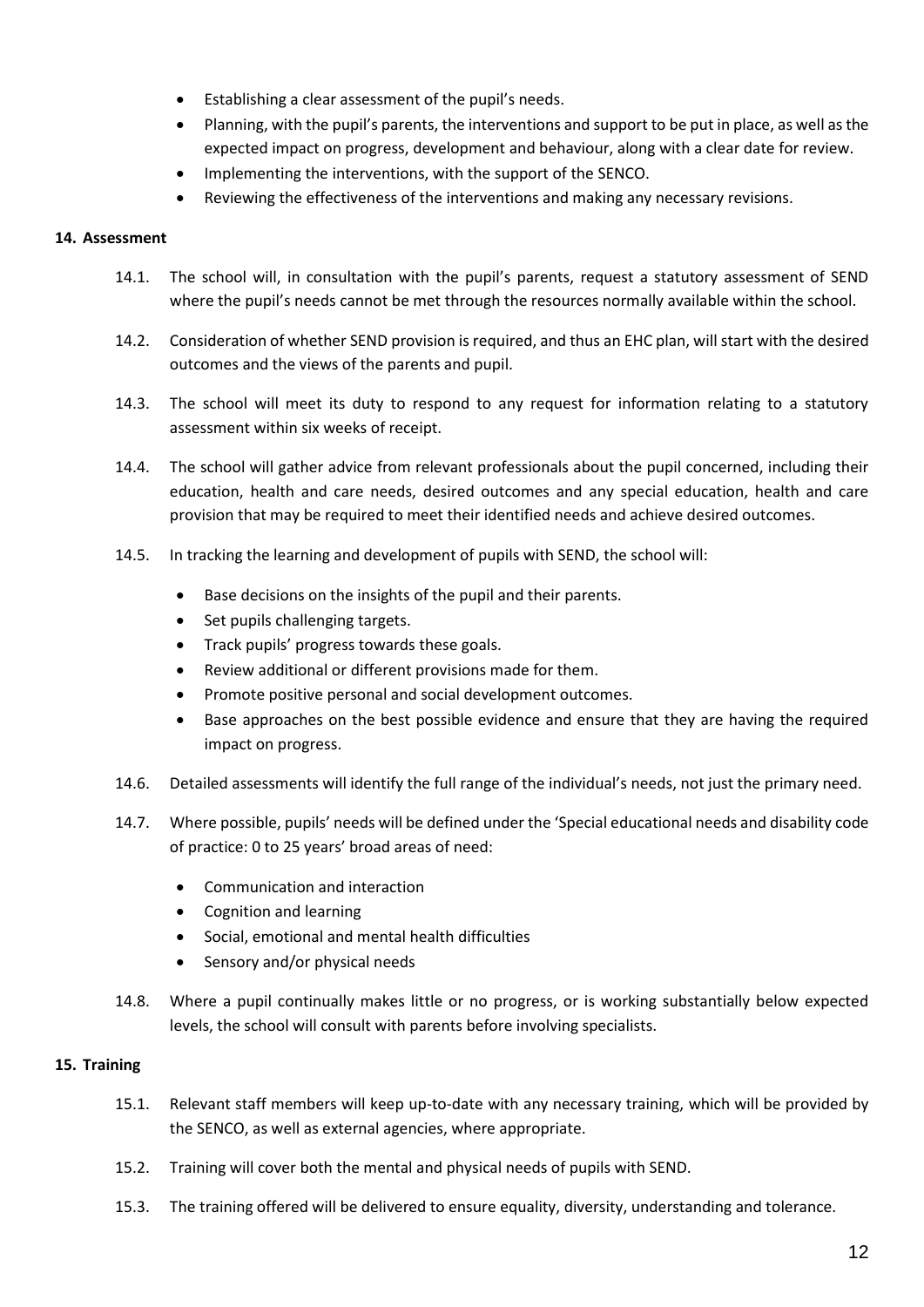- 15.4. Mental health will be a key consideration for all training that the SENCO participates in, along with any training that staff are given.
- 15.5. During staff induction, all staff will receive some SEND training.
- 15.6. Training will cover the following:
	- Identifying SEND in pupils
	- Liaising with the school's SENCO
	- Implementing support measures
	- Monitoring the success of those support measures
	- De-escalation techniques
	- Restraining techniques
	- How to develop peaceful learning environments
	- How to develop lessons so they are engaging for pupils with varying forms of SEND
	- Reasonable adjustments
	- How to help with emotional development

#### <span id="page-13-0"></span>**16. Promoting mental health and wellbeing**

- 16.1. The school will implement a Social, Emotional and Mental Health (SEMH) Policy.
- 16.2. The school will ensure that there is a focus on promoting pupils' resilience, confidence and ability to learn in subjects across the curriculum.
- 16.3. Positive classroom management and working in small groups will be implemented to promote positive behaviour, social development and high self-esteem.
- 16.4. Specialist services will be available where a pupil requires such services.
- 16.5. Where appropriate, the school will support parents in the management and development of their child.
- 16.6. When in-school intervention is not appropriate, referrals and commissioning will be used instead. The school will continue to support the pupil as best it can.
- 16.7. For pupils with more complex problems, additional in-school support will include:
	- Supporting the pupil's teacher, to help them manage the pupil's behaviour.
	- Additional educational one-to-one support for the pupil.
	- One-to-one therapeutic work with the pupil, delivered by mental health specialists.
	- An IHP. All schools must comply with the statutory duty of caring for pupils with medical needs.
	- Providing professional mental health recommendations, e.g. regarding medication.
	- Family support and/or therapy, upon the recommendation of mental health professionals.
- 16.8. The school will consider whether disruptive behaviour is a manifestation of SEMH needs.
- 16.9. The school will focus on work that helps to build self-esteem and self-discipline with the aim of addressing disruptive behaviour.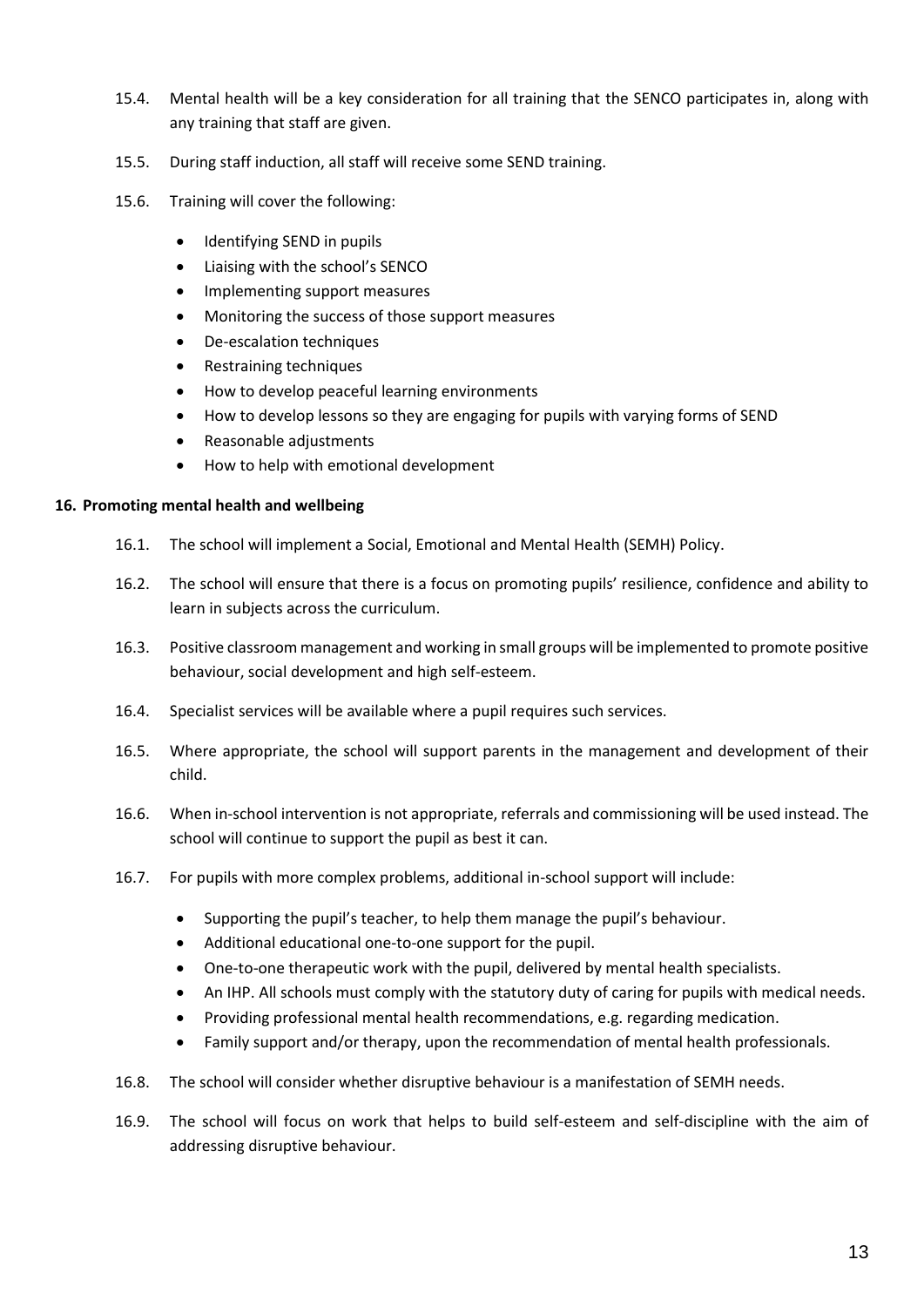#### <span id="page-14-0"></span>**17. EHC plans**

- 17.1. The school will fully cooperate with the LA when research about the pupil is being conducted.
- 17.2. The school will provide the LA with any information or evidence needed.
- 17.3. All relevant teachers will be involved in contributing information to the LA.
- 17.4. Where the LA provides a pupil with an EHC plan, the school will involve the parents and the pupil in discussions surrounding how the school can best implement the plan's provisions to help the pupil thrive in their education, and will discern the expected impact of the provision on the pupil's progress.
- 17.5. The school will meet its duty to provide views on a draft EHC plan within 15 days.
- 17.6. If the decision is taken not to issue an EHC plan, the school will consider and implement the recommendations of feedback from the LA regarding how the pupil's outcomes can be met through the school's existing provision.
- 17.7. If the LA decides not to issue an EHC plan, the parents of the pupil, or the pupil themselves, will be informed within a maximum of 16 weeks from the initial request of an EHC assessment.
- 17.8. The school will admit any pupil that names the school in an EHC plan or EHC needs assessment process.
- 17.9. The school will ensure that all those teaching or working with a pupil named in an EHC plan are aware of the pupil's needs and that arrangements are in place to meet them.
- 17.10. All reasonable provisions will be taken by the school to provide a high standard of education.
- 17.11. Staff will be briefed about any potential problems and a procedure will be put into place to deal with certain situations.
- 17.12. The school will specify short-term targets sought for a pupil in terms of specific, measurable, achievable, realistic and time-bound (SMART) outcomes.
- 17.13. The school will review each pupil's EHC plan to ensure that it includes the statutory sections outlined in the 'Special educational needs and disability code of practice: 0 to 25 years', labelled separately from one another.
- 17.14. If a pupil's needs significantly change, the school will request a re-assessment of an EHC plan at least six months after an initial assessment. Thereafter, the Headteacher will request the LA to conduct a re-assessment of a pupil whenever they feel it is necessary. Following the re-assessment, a final EHC plan will be issued within 14 weeks from the request being made.
- 17.15. The school will ensure that any EHC plan information is kept confidential and disclosed on a need-toknow basis.
- 17.16. Information regarding a pupil's EHC plan will only be shared with other educational settings if the pupil is transferring there, for the setting to develop an individual learning plan.
- 17.17. The school will take steps to ensure that pupils and parents are actively supported in developing and reviewing EHC plans.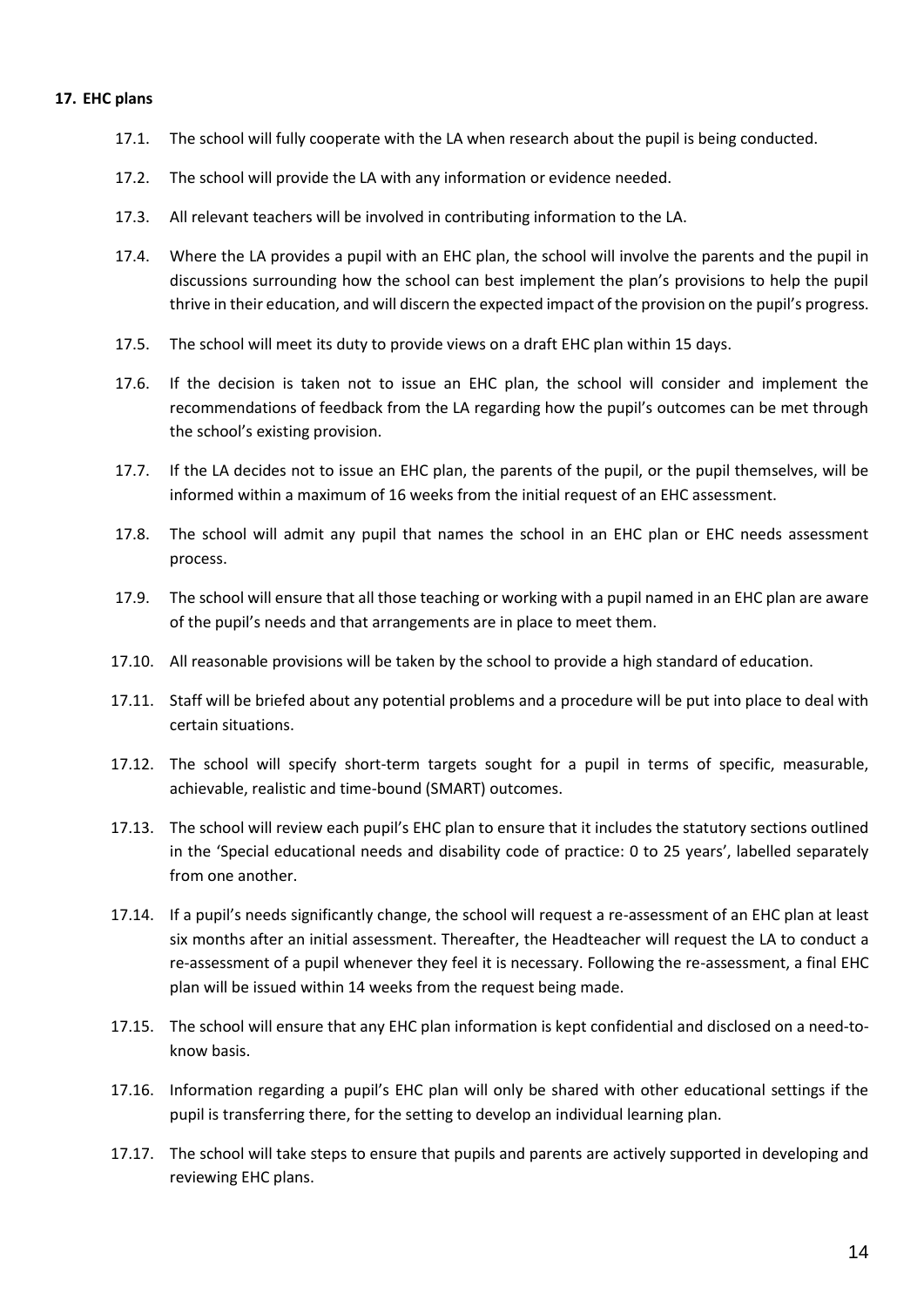- 17.18. Where necessary, the school will provide support from an advocate to ensure the pupil's views are heard and acknowledged.
- 17.19. The school will ensure that parents are consistently kept involved throughout the implementation of an EHC plan.
- 17.20. The school will ensure that the whole process of an EHC needs assessment and development takes no longer than 20 weeks from when the initial request was received.

# <span id="page-15-0"></span>**18. Reviewing the EHC plan**

- 18.1. The school will:
	- Cooperate with the relevant individuals to ensure an annual review meeting takes place, including convening the meeting on behalf of the LA if requested.
	- Ensure that the appropriate people are given at least two weeks' notice of the date of the meeting.
	- Contribute any relevant information and recommendations about the EHC plan to the LA, keeping parents involved at all times.
	- Ensure that sufficient arrangements are put in place at the school to host the annual review meeting.
	- Cooperate with the LA during annual reviews.
	- Lead the review of the EHC plan in order to create the greatest confidence amongst pupils and their parents.
	- Seek advice and information about the pupil prior to the annual review meeting from all parties invited, and send any information gathered to all those invited, at least two weeks in advance of the meeting.
	- Prepare and send a report of the meeting to everyone invited within four weeks of the meeting, which sets out any recommendations and amendments to the EHC plan.
	- Provide the LA and parents with any evidence to support the proposed changes and giving those involved at least 15 days to comment and make representations.
	- Clarify to the parents and pupil that they have the right to appeal the decisions made in regard to the EHC plan.

# <span id="page-15-1"></span>**19. Safeguarding**

- 19.1. The school recognises that evidence shows children with SEND are at a greater risk of abuse and maltreatment and will ensure that staff are aware that pupils with SEND:
	- Have the potential to be disproportionately impacted by behaviours such as bullying.
	- May face additional risks online, e.g. from online bullying, grooming and radicalisation.
	- Are at greater risk of abuse, including, but not limited to, neglect and sexual violence or harassment.
- 19.2. The school recognises that there are additional barriers to recognising abuse and neglect in this group of pupils. These barriers include, though are not limited to, any communication difficulties the pupil may experience, and the common assumption that indicators of possible abuse are related to the pupil's complex needs or disability without further exploration, e.g. peer group isolation, injury, and changes to behaviour and mood.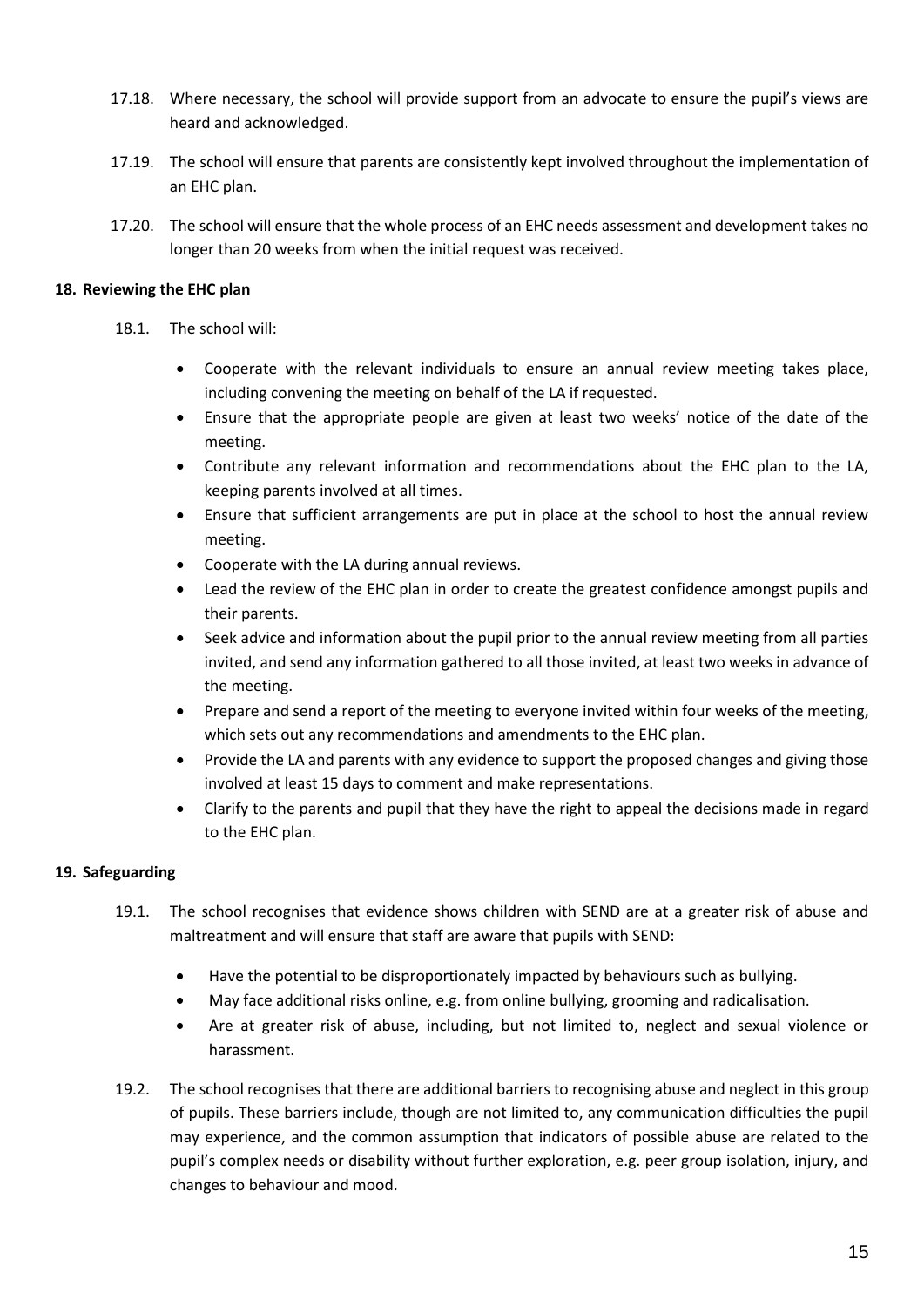- 19.3. The Headteacher will ensure that the school's Child Protection and Safeguarding Policy reflects the fact that these additional barriers can exist when identifying abuse.
- 19.4. Care will be taken by all staff, particularly those who work closely with pupils with SEND, to notice any changes behaviour or mood, or any injuries, and these indicators will be investigated by the DSL in collaboration with the SENCO.

# <span id="page-16-0"></span>**20. Transferring between different phases of education**

- 20.1. EHC plans will be reviewed and amended in sufficient time prior to a pupil moving between key phases of education, to allow for planning for and, where necessary, commissioning of support and provision at the new phase.
- 20.2. The review and amendments will be completed by 15 February in the calendar year of the transfer at the latest for transfers into or between schools.
- 20.3. The key transfers are as follows:
	- Early years provider to school
	- Infant school to junior school
	- Primary school to middle school
	- Primary school to secondary school
	- Middle school to secondary school

# <span id="page-16-1"></span>**21. SEND tribunal**

- 21.1. All disagreements about an EHC plan will be attempted to be resolved as quickly as possible, without the pupil's education suffering.
- 21.2. In all cases, the school's written Complaints Procedures Policy will be followed, allowing for a complaint to be considered informally at first.
- 21.3. Following a parent's serious complaint or disagreement about the SEND provisions being supplied to a pupil, the school will contact the LA immediately to seek disagreement resolution advice, regardless of whether an EHC plan is in place.
	- Where necessary, the Headteacher will make the relevant parties aware of the disagreement resolution service.
	- **[EYFS]** Parents are made aware that Ofsted can consider complaints relating to whole school SEND early years provision, if the problem has not been resolved informally.
- 21.4. The school will meet any request to attend a SEND tribunal and explain any departure from its duties and obligations under the 'Special educational needs and disability code of practice: 0 to 25 years'.
- 21.5. Following the use of informal resolutions, the case will be heard in front of three people, one of whom must be independent of the management and running of the school.
- 21.6. If disagreements are not resolved at a local level, the case will be referred to the DfE.
- 21.7. The school will fully cooperate with the LA by providing any evidence or information that is relevant.
- 21.8. All staff involved in the care of the pupil will cooperate with parents to provide the pupil with the highest standard of support and education.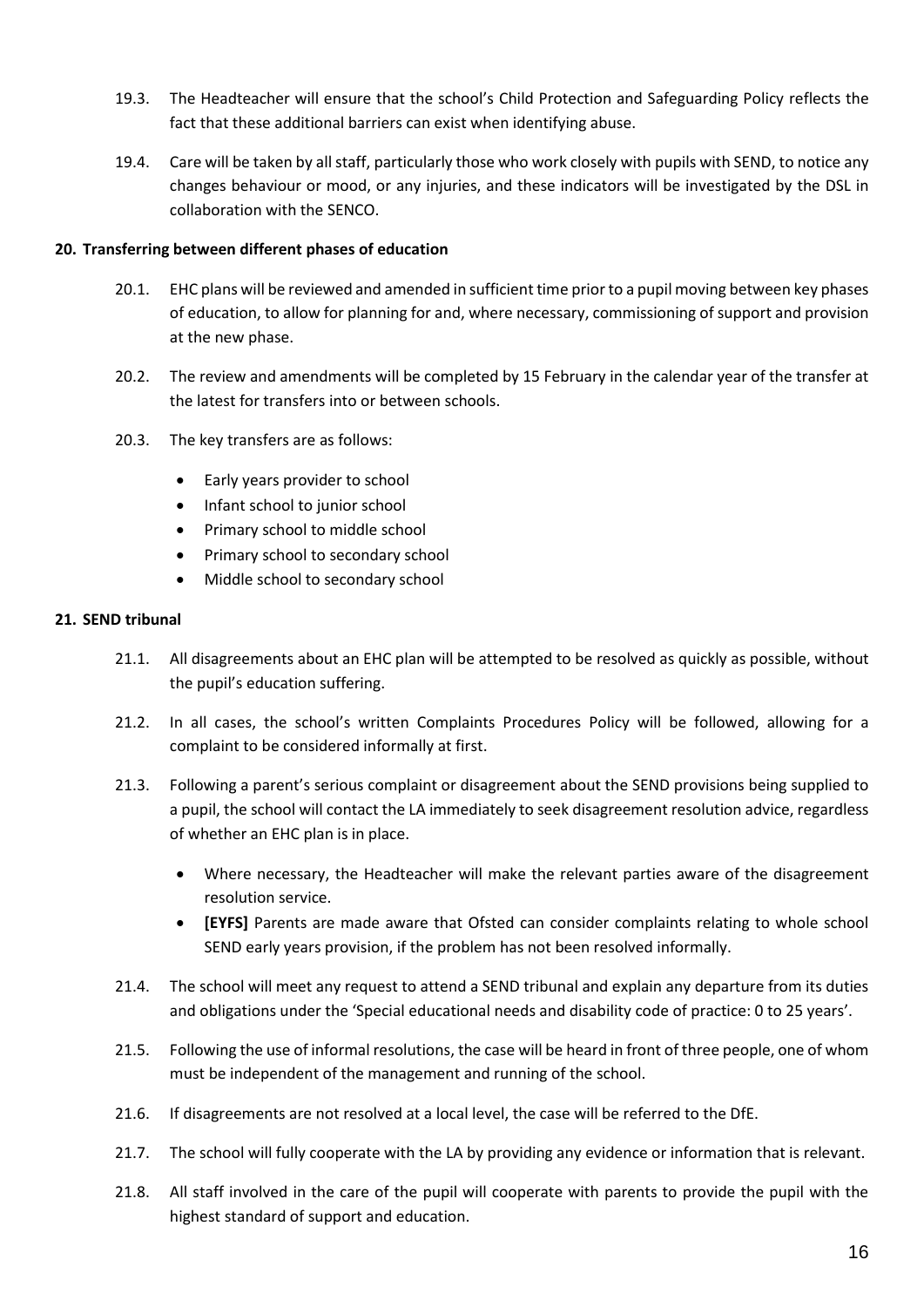# <span id="page-17-0"></span>**22. Supporting successful preparation for adulthood**

- 22.1. The school will ensure that pupils are supported to make a smooth transition to whatever they will be doing next, e.g. moving on to Secondary school.
- 22.2. The school will engage with secondary schools, as necessary, to help plan for any transitions.
- 22.3. The school will transfer all relevant information about pupils to any educational setting that they are transferring to.
- 22.4. If a pupil has been excluded, the school has a duty to arrange suitable, full-time education from the sixth day of a fixed period exclusion and to provide full details of any SEND provisions necessary, in accordance with the school's Exclusion Policy.
- 22.5. If it is in the best interest of the pupil, the school may commission alternative provision, in line with any EHC plans in place, for pupils who face barriers to participate in mainstream education.

#### <span id="page-17-1"></span>**23. Data and record keeping**

- 23.1. The school's records will:
	- Include details of SEND, outcomes, action, agreed support, teaching strategies and the involvement of specialists, as part of its standard management information system to monitor the progress, behaviour and development of all pupils.
	- Maintain an accurate and up-to-date register of the provision made for pupils with SEND.
	- Show all the provisions the school makes which is different or additional to that offered through the school curriculum on a provision map.
- 23.2. The school keeps data on the levels and types of need within the school and makes this available to the LA.
- 23.3. The SEND information report will be prepared by the Headteacher and SENCO, and will be published on the school website; it will include all the information outlined in paragraphs 6.79 and 6.83 of the 'Special educational needs and disabilities code of practice: 0 to 25 years'.
- 23.4. All information will be kept in accordance with the school's Data Protection Policy.

#### <span id="page-17-2"></span>**24. Confidentiality**

- 24.1. The school will not disclose any EHC plan without the consent of the pupil's parents, except for disclosure:
	- To a SEND tribunal when parents appeal, and to the Secretary of State under the Education Act 1996.
	- On the order of any court for any criminal proceedings.
	- For the purposes of investigations of maladministration under the Local Government Act 1974.
	- To enable any authority to perform duties arising from the Disabled Persons (Services, Consultation and Representation) Act 1986, or from the Children Act 1989 relating to safeguarding and promoting the welfare of children.
	- To Ofsted inspection teams as part of their inspections of schools and LAs.